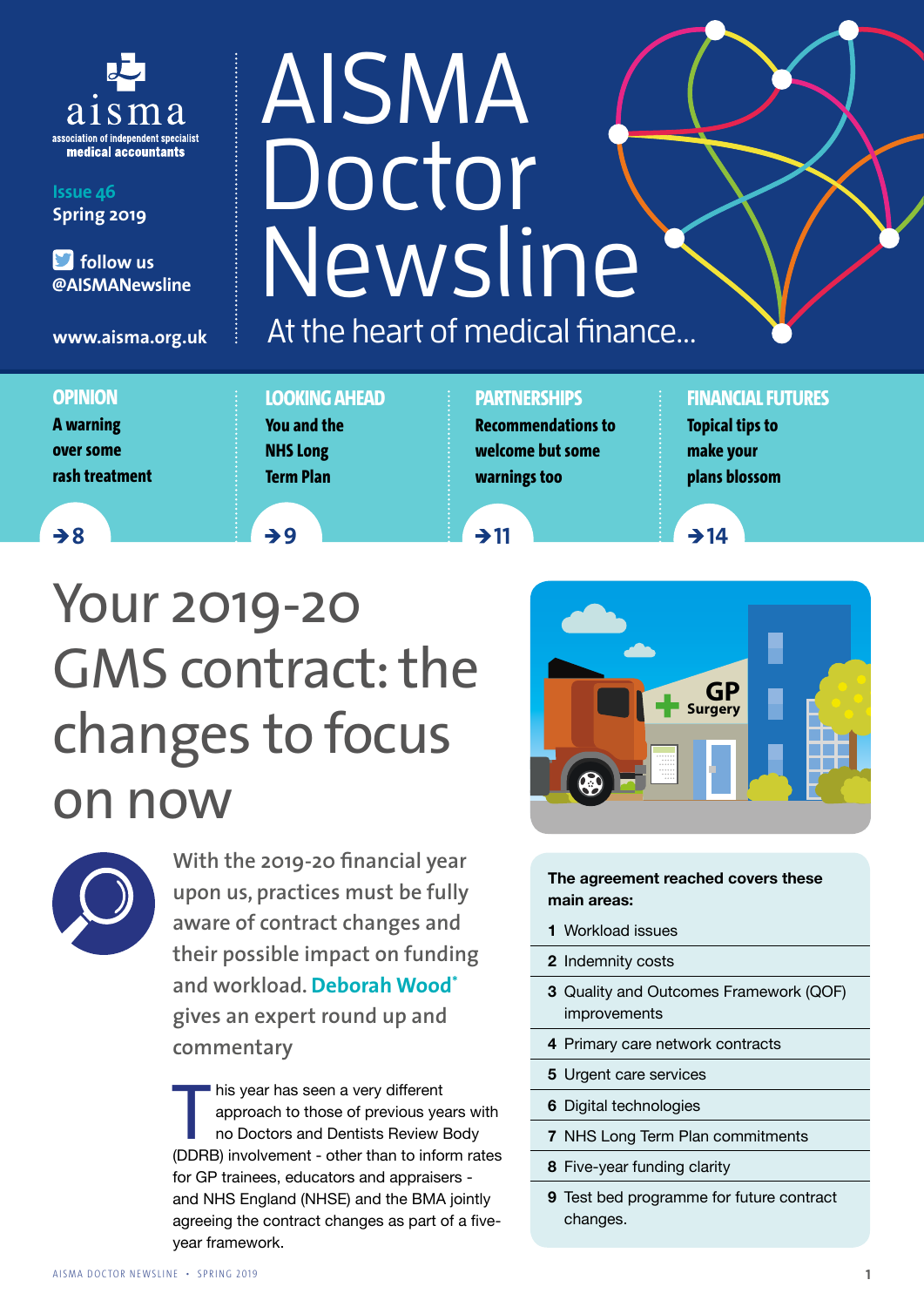

Here I cover the agreement's main financial aspects with specific reference to 2019-20 changes. Other parts of the agreement are covered elsewhere in this issue of *AISMA Doctor Newsline*.

#### Practice contract funding

The core GP practice contract is to be boosted by £978m a year by 2023-24. The Government has also committed funding to meet the full costs of the 6.3% increase to employer's superannuation contributions from 1 April 2019 (See Table 1).

For 2019-20 this means a 1.4% overall uplift in the contract investment, covering the transfer for indemnity costs, the network participation payment of £105m including the 1% deferred staff pay uplift from 2018-19, and the transfer of the Extended Hours DES to networks.

This funding aims to give practice staff and salaried GPs a 2% rise in 2019-20.

Latest available statistics published last August by NHS Digital for 2016-17 show average expenses in England are rising faster than gross income. They rose by 8.5% while gross income increased by 7.2%. The expenses to income ratio went up by 0.8% to 67.6%.

So it is hoped that the 2019-20 uplift will be enough to cover ongoing inflationary pressures and enable GP principals to also have a 2% (after indemnity adjustment) earnings rise.

#### Indemnity costs

There is a non-recurrent £60m investment, based on unweighted patient numbers, to cover increased indemnity costs for 2018-19. The payment for 2018-19 is £1.005 per patient.

A new Clinical Negligence Scheme for GPs is in place to cover liabilities incurred on or after 1 April 2019, provided by NHS Resolution and covering all NHS GP service providers including out-of-hours. The scheme covers all staff working in the delivery of primary medical services.

Covered liabilities have to arise from an act (or omission of an act) by a GP or any person working in a general practice where the act (or omission) is connected to the diagnosis, care or treatment of a patient and results in personal injury or loss to the patient.

The cover will extend to contractor and salaried GPs, GP locums, nurses, allied health professionals and GP trainees.

The scheme's full costs will be met by the Government through a one-off permanent adjustment to the global sum representing the current contributions towards indemnity costs.

But practices and individuals including GPs, nurses and some other clinical staff and note the trainees section below - must still take out separate cover for non-NHS professional or private practice work, advisory

| Table 1                  |         |         |         |         |         |
|--------------------------|---------|---------|---------|---------|---------|
|                          | 2019-20 | 2020-21 | 2021-22 | 2022-23 | 2023-24 |
| <b>Contract baseline</b> | £8,116m | £8,303m | £8,562m | £8,748m | £8,985m |
| % annual increase        | 1.4%    | 2.3%    | 2.8%    | 2.5%    | 2.7%    |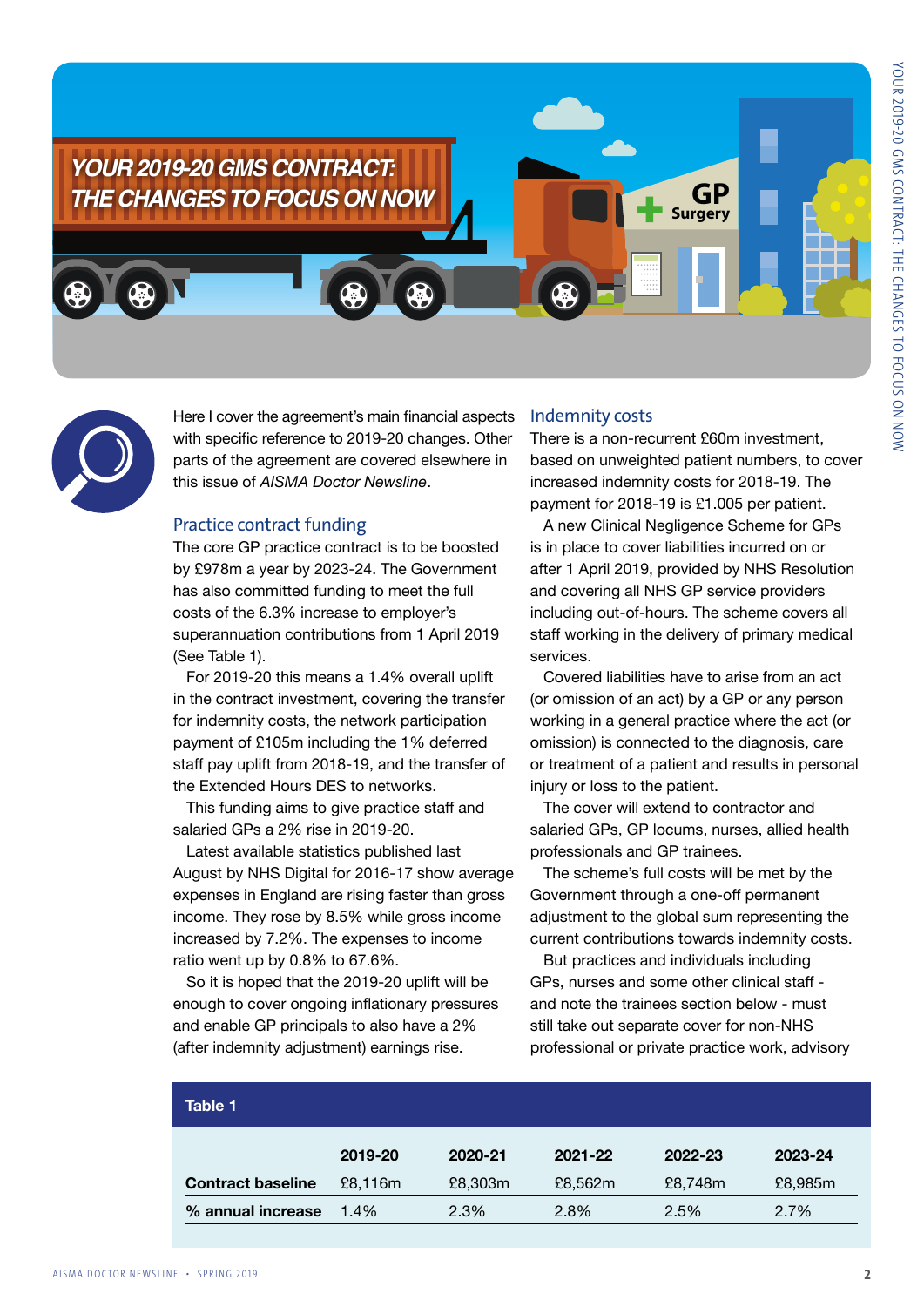

*" Further guidance is expected to assist with changing the data extraction process and removing the coding burden."*



services, inquests, regulatory and disciplinary proceedings, employment and contractual disputes and non-clinical liabilities. Complaints are not covered.

#### Vicarious and joint liability claims against GP practices/other organisations

Where a partner, employee, locum or trainee in any GP practice/organisation is covered as set out above, then vicarious liability claims made against the GP practice/organisation will also be covered.

Similarly, joint liability claims brought against a GP practice partnership in respect of the liabilities of one of its partners will also be covered.

#### **Trainees**

Comprehensive personal indemnity cover for all GP trainees will be funded by Health Education England (HEE) until qualification.

This vital professional protection includes, for example, support with GMC investigations and hearings, assistance with criminal proceedings, protection for Good Samaritan acts, and free medicolegal advice.

Where a trainee's personal protection is currently provided by a medical defence organisation through a bulk-indemnity agreement, this will continue.

Those trainees who purchase their own professional cover should continue to seek full reimbursement until such time as a future bulk-indemnity agreement is arranged by HEE.

#### Quality and Outcomes Framework (QOF)

A QOF review was published in July 2018. A sub-group combining NHSE and GPC members worked to implement it and new guidance shows the changes from April.

Some 28 indicators with 175 points value will be retired. 101 of these points will be recycled into 15 more clinically appropriate indicators across five areas.

| • Reducing iatrogenic harm and<br>improving outcomes in<br>diabetes care | 43 points |
|--------------------------------------------------------------------------|-----------|
| • Aligning blood pressure control<br>targets with NICE guidance          | 41 points |
| • Supporting an age-appropriate<br>cervical screening offer              | 11 points |
| • Offering pulmonary rehabilitation<br>for patients with COPD            | 2 points  |
| Improving focus on weight                                                |           |

management for some mental health patients **4 points**

Exception reporting will be refocused as personal care adjustments under five different categories:

- Unsuitability for the patient
- Patient choice
- Patient did not respond
- Service unavailable
- Newly diagnosed or newly registered patients.

Further guidance is expected to assist with changing the data extraction process and removing the coding burden.

The remaining 74 points will be used to create two quality improvement modules under a new quality improvement domain. Each module is effective for one year and will then be replaced with a different topic.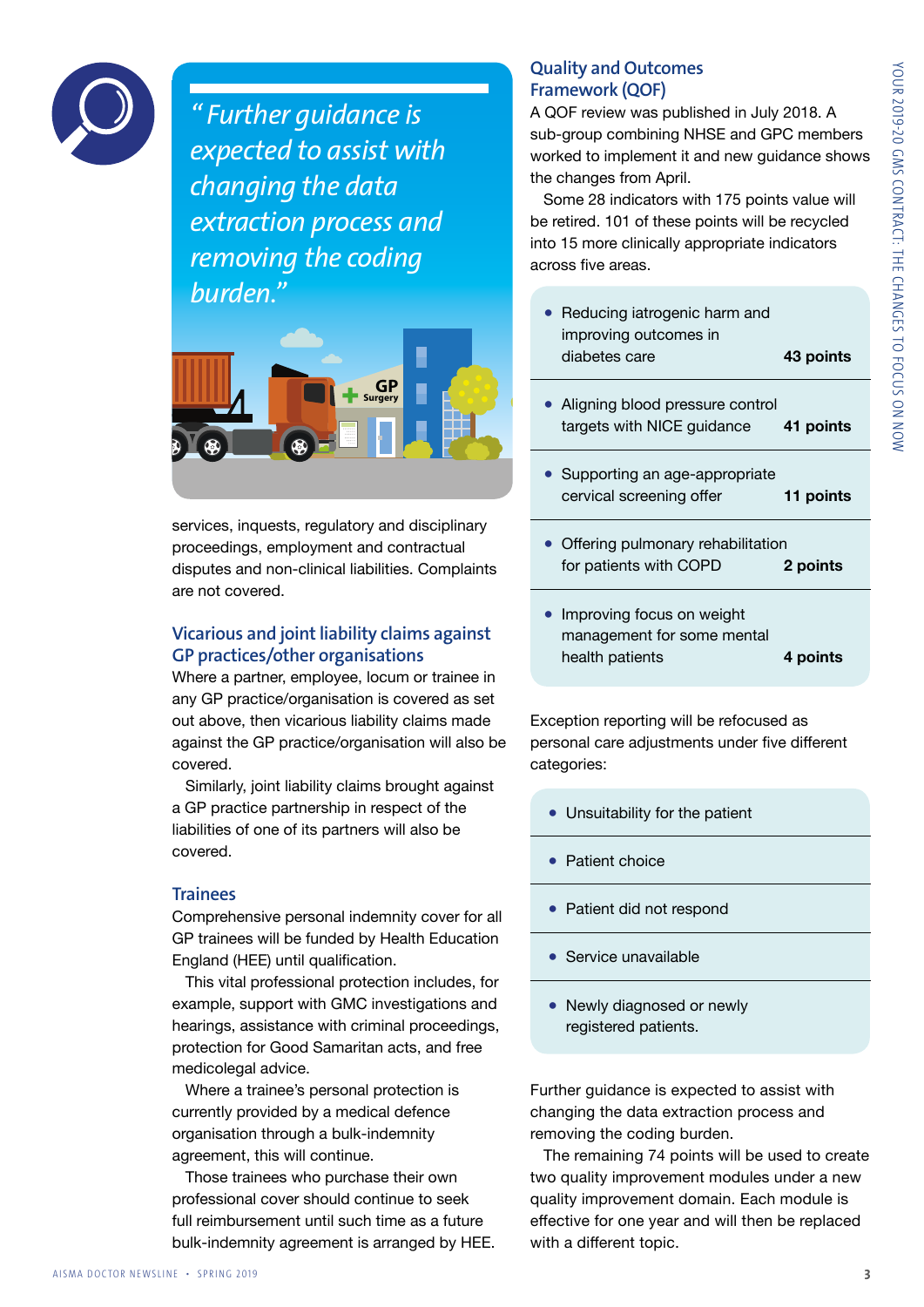# YOUR 2019-20 GMS CONTRACT: THE CHANGES TO FOCUS ON NOW YOUR 2019-20 GMS CONTRACT: THE CHANGES TO FOCUS ON NOW

#### **Table 2**

|                   | 2019-20 | 2020-21 | 2021-22 | 2022-23    | 2023-24 |
|-------------------|---------|---------|---------|------------|---------|
| Additional role   | £110m   | £257m   | £415m   | £634m      | £891m   |
| £1.50 per head    | £90m    | £90m    | £91m    | £91m       | £92m    |
| Clinical director | £31m    | £42m    | £43m    | £44m       | £45 $m$ |
| Extended hours    | £66m    | £87m    | £87m    | £87m       | £87m    |
| Improving access  |         |         | £367m   | £376m      | £385m   |
| Investment/impact |         | £75m    | £150m   | £225m      | £300m   |
| Total             | £296m   | £552m   | £1,153m | £1,457 $m$ | £1,799m |
|                   |         |         |         |            |         |

For 2019-20 the modules cover:

- Prescribing safety
- End of life care.

The new domain aims to improve patient care, be valued by practitioners, be a smart investment, and - in this first year - to assess if QOF is the right place for this type of quality improvement investment.

The QOF point value will be adjusted in 2019-20 to reflect population growth and relative changes in practice list size using data at 1 January 2019. Based on the data then, compared to January 2018, an average list size has risen from 8,096 to 8,479. This means the value of a QOF point will rise from £179.26 to £187.74.

There are no changes to QOF thresholds in 2019-20.

#### Enhanced services: network contract DES

Under this DES general practice takes the lead role in every Primary Care Network (PCN).

The Network Contract is effective from 1 July 2019 with funding set over a five-year period to reach £1.799 billion by 2023-24, equivalent to £1.47m for a typical 50,000 patient network.

This investment includes £1.235 billion of new funding, the existing enhanced access and extended hours DESs, and £1.50 per patient cash support (see Table 2).

Local CCG investment for integrated primary and community care should be added to this.

The improving access monies previously available through CCGs will be used as planned for 2019-20 and 2020-21 and will

not be expected to contractually transfer into the networks until 2021-22.

CCGs and LMCs will need to review their locally agreed services to ensure local enhanced services are directed to outcomes beyond that of the Network Contract.

This DES is an extension of the GP core contract and must be offered to all practices holding GMS/PMS or APMS contracts with 100% geographical coverage expected to be in place by 30 June 2019.

It has three main parts:

- Network service specifications
- Network financial entitlements
- Supplementary network services.

Eligibility requires submission of the registration form to the CCG by 15 May 2019 showing:

- Member practices
- List size at 1 January 2019
- Map of agreed network area
- Named provider that will receive funding on behalf of the network
- Named accountable clinical director for the network.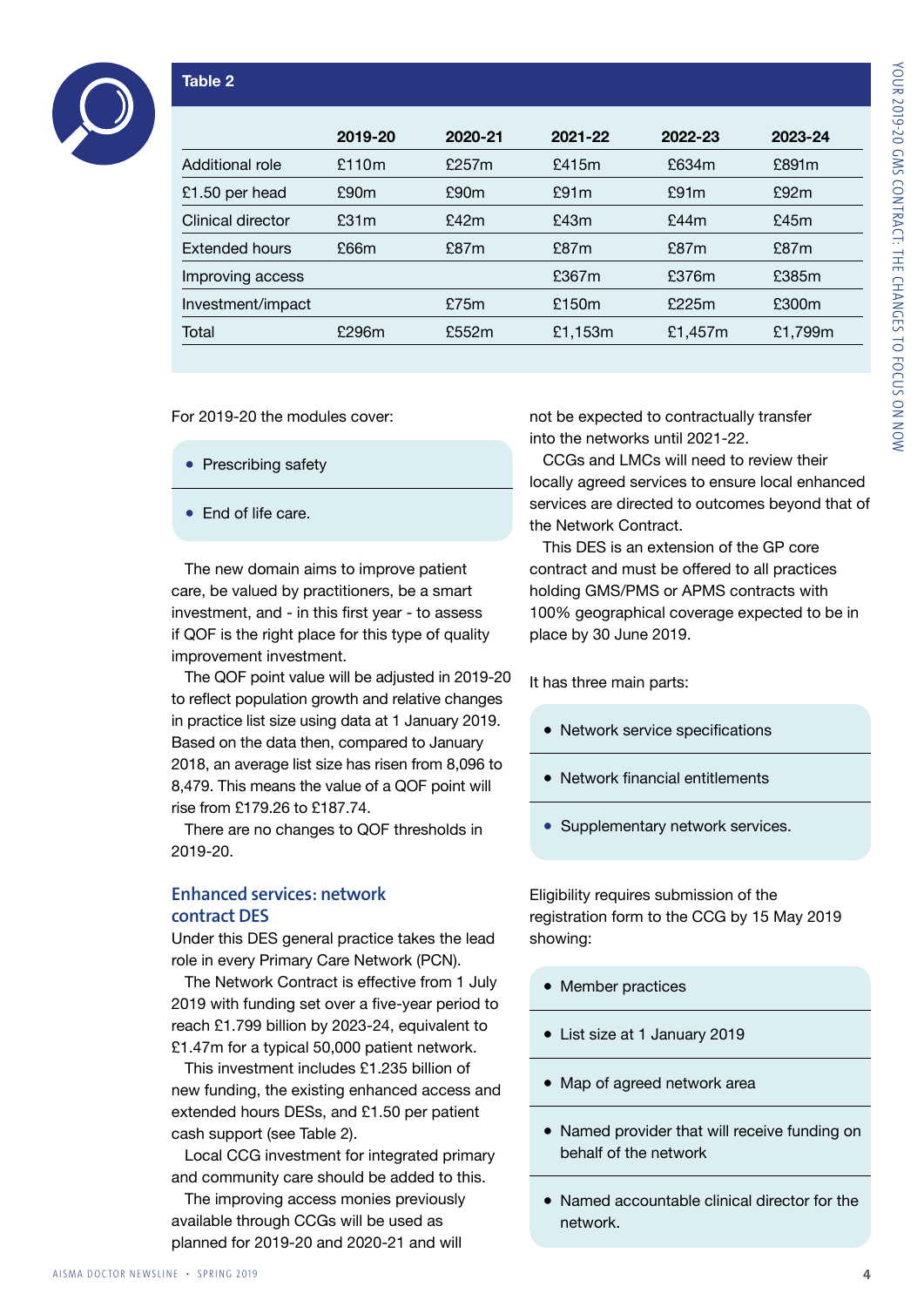

Once approved, network funding starts from 1 July 2019 comprising:

- Additional Role Reimbursement Scheme (see below)
- Support funding for the clinical director, 0.25 WTE per 50,000 patients £0.69 per patient per annum (75% payable for 2019-20)
- £1.50 per registered patient (25% will have been paid to practices for the first quarter with the remaining 75% to networks from July).

Practices signing up with a network will get a network participation payment of £1.761 per weighted patient.

There will be a manual claims process for 2019-20.

Each network is expected to serve a 30,000 minimum population and will tend not to exceed 50,000. Its area will be aligned to local requirements including consideration of other community-based providers, governed by a network agreement. A national template agreement was due to be published at the time of writing.

#### Additional Role Reimbursement Scheme

There will be an Additional Role Reimbursement Scheme established within the new Network Contract DES starting from 1 July 2019. The reimbursement will be recurrent funding and will be £110m for 2019-20 rising to an expected £891m for 2023-24.

Based on an average PCN covering 50,000 patients this is equivalent to £92,000 rising to £726,000 over the next five years.

This funding will create additional posts for clinical pharmacists, social prescribing link workers, physician associates, first contact physiotherapists and first contact community paramedics.

The model role specifications and additional guidance were due to be published as this article was being written.

For 2019-20 the funding will be available to every network of at least 30,000 patients at 70% for one additional WTE clinical pharmacist and 100% for one additional WTE social prescriber based on Agenda for Change scales. The funding is for two WTEs for networks over

100,000 patients, and an additional WTE for every additional 50,000 patients beyond that.

The maximum reimbursable amounts for 2019-20 are:

- Clinical pharmacist £38,810
- Social prescriber £34,113.

The funding becomes available from 1 July 2019 on an actual salary claims basis at the point of confirmed recruitment into post.

Practices and networks need to agree who will employ the new staff members. Consideration needs to be given to:

- Overall employer liability
- Where the funding sits relative to the costs
- Any potential VAT implications for possible cross charging between practices and the network
- Auto enrolment and entitlement to the NHS Pension Scheme.

Practices and networks will this year need to plan for their 2020-21 additional staff requirements when the network will receive a single combined share based on weighted capitation.

#### IT and improving access

The new global sum includes £20m annually for the next three years to support practices to manage Subject Access Requests (SARs) under GDPR.

All newly registered patients will have full online access to their prospective data from April 2019.

All practices will offer and promote electronic ordering of repeat prescriptions and use electronic repeat dispensing for all patients from April 2019.

All practices will ensure at least 25% of appointments are available for online booking by July 2019.

From April 2019 it will no longer be legal for any NHS GP provider to advertise or host private paid-for GP services that fall within the scope of NHS funded primary care services.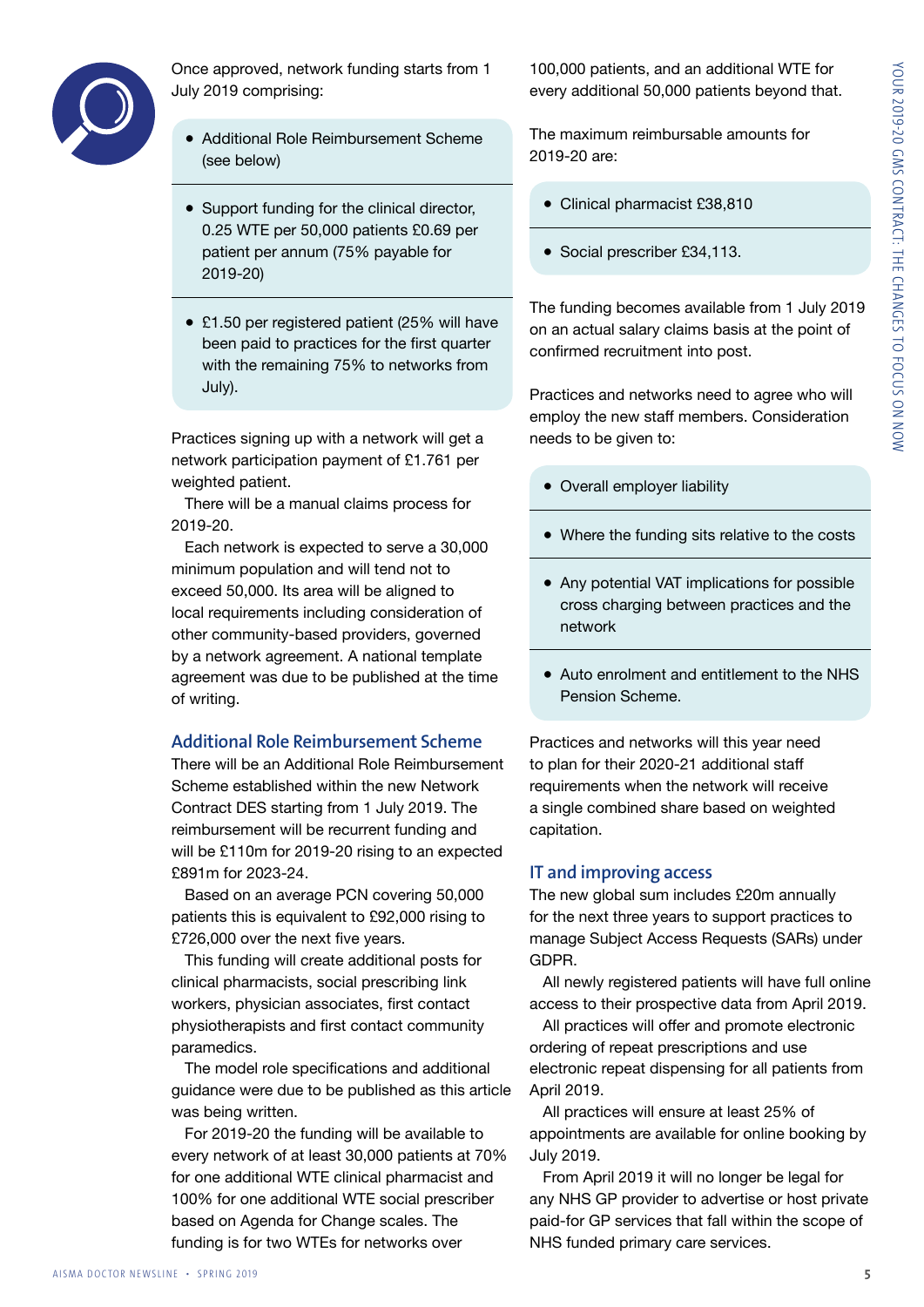

*"No further seniority changes have been announced so it is assumed that as previously agreed, seniority payments will cease on 31 March 2020."*

For 2019-20 NHS 111 will have direct access to book into practice appointments based on one appointment per day per 3,000 patients, two per 6,000 patients and so on in increments of 3,000 patients.

#### Funding distribution

For 2019-20 the rurality index element of the Carr-Hill formula will be amended to apply to patients living within the practice catchment area only. The London adjustment will be amended to apply to patients resident there rather than registered with a London-based practice.

No other changes will be made to the Carr-Hill formula. The new global sum per weighted patient is set to rise by 92p from the 2018-19 figure of £88.96 to the current year's figure of £89.88.

The out-of-hours deduction has changed from 4.87% to 4.82%.

#### Vaccinations and immunisations

The Item Of Service fee (IOS) for the following programmes is uplifted to £10.06 per dose:

| • Childhood seasonal influenza |  |
|--------------------------------|--|
|--------------------------------|--|

- Pertussis
- Seasonal influenza and pneumococcal polysaccharide.

Care home and social care staff will be added to the categories of those entitled to a flu vaccine at an IOS fee of £10.06.

HPV vaccination for women from age 18-25 will be at the IOS fee of £10.06 and the HPV programme for boys will start in schools from September 2019

An IOS fee of £5 will be paid for the extra cost

of an MMR catch-up campaign based on each case recorded of an unvaccinated child.

#### **Seniority**

No further seniority changes have been announced so it is assumed that as previously agreed, seniority payments will cease on 31 March 2020.

Those GPs being paid or eligible for seniority payments on 31 March 2014 will continue to receive payments and progress as set out in the Statement of Fees and Entitlements (SFE) during the phasing out process.

Money from the seniority pot is recycled into the global sum.

There is still a time lag in finalising the amount of seniority a GP may be entitled to due to the link with final average superannuation.

In theory the final factors are known to 2014-15 but PCSE may not yet have updated its systems to that date.

#### Interim seniority factors based on average NHS superannuable earnings

| • $2014 - 15$ | £96,097 |
|---------------|---------|
| • $2015 - 16$ | £95,001 |
| • 2016-17     | £94,982 |
| • $2017 - 18$ | £93,540 |
| • $2018 - 19$ | £95,419 |

#### FINAL SENIORITY FACTORS

● 2014-15 £89,573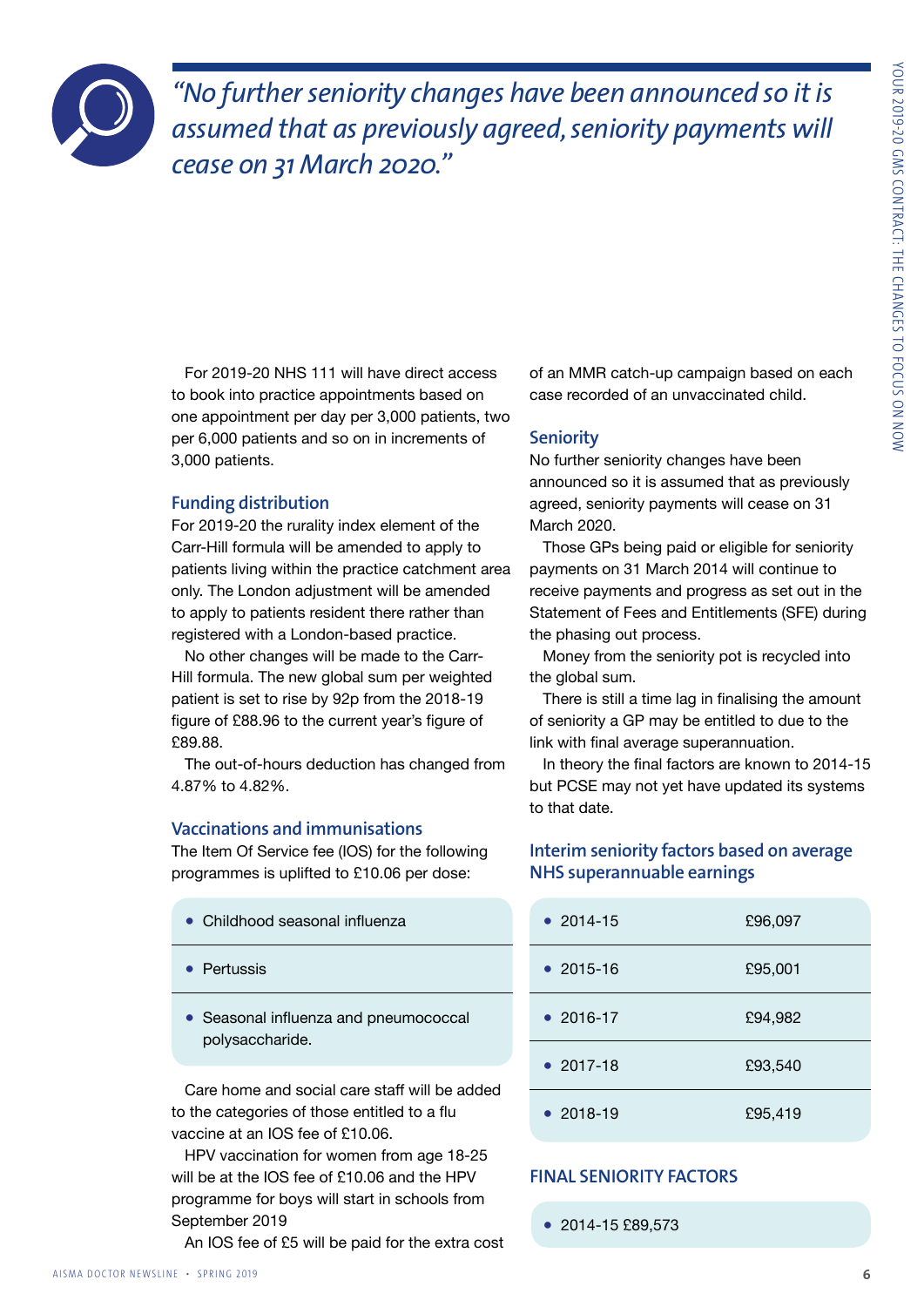

*"Collaboration across networks will be a key change and early advice should be taken about how best to make the network arrangements work for your practice."*

#### Other 2019-20 changes

NHS pension tiered rate contribution levels have been extended for another year to 31 March 2020 and remain:

#### **GP (and non-GP provider) tiered contribution rate table from 1 April 2019 to 31 March 2020**

|   | <b>Total Pensionable Income</b> | <b>Contribution Rate</b> |
|---|---------------------------------|--------------------------|
|   | Up to £15,431.99                | 5%                       |
| 2 | £15,432.00 to £21,477.99        | 5.6%                     |
| З | £21,478.00 to £26,823.99        | 7.1%                     |
|   | £26,824,00 to £47,845,99        | 9.3%                     |
| 5 | £47,846.00 to £70,630.99        | 12.5%                    |
| 6 | £70,631.00 to £111,376.99       | 13.5%                    |
|   | £111,377.00 and over            | 14.5%                    |

The employer rate is increased to 20.68% from 14.38% but the additional 6.3% will be paid directly by NHSE and will not be collected from employers in 2019-20.

Contraception services will no longer be an additional service and will become part of essential services.

For all future prescriptions where the medicine is for a sexually transmitted infection the prescriber must write SH as an endorsement on the FP10 form.

MPIG will continue to be reduced by a further 1/7th and is recycled back into the global sum.

GPs with total NHS earnings in 2019-20 of over £150,000 will be listed by name and earnings in a national publication. This is unlikely to be available before April 2021.

GP practices will be required to support six national NHS marketing campaigns a year.

From October 2019 there will be contractual requirements for practices relating to MHRA central alerting and use of the NHS logo. Locum costs to cover the new shared parental leave entitlements will be reimbursed in the same way as maternity leave.

#### Personal Medical Services (PMS) and Alternative Provider Medical Services (APMS)

Any changes announced to the core GMS contract are expected to be mirrored via PMS and APMS.

**Please note:** all the above information relates to contracts in England only.

#### Northern Ireland/Scotland/Wales

Information can be obtained from your local AISMA accountant.

#### What now?

As ever practices must be fully aware of these many changes and their impact on practice funding and workload.

They need to take a careful look at future strategy, and work on finding the best and most profitable way of using time and resources.

Collaboration across networks will be a key change and early advice should be taken about how best to make the network arrangements work for your practice.

The 2019-20 contract is just the start of a five-year programme with many financial matters now clarified for the whole of that period.

This should encourage practices to be able to plan with more certainty over a meaningful period.

#### **Reference material**

*Investment and evolution: A five-year framework for GP contract reform to implement The NHS Long Term Plan.* Published jointly by NHSE and the BMA 31 January 2019.

https://resolution.nhs.uk/services/claims-management/ clinical-claims/clinical-negligence-scheme-for-generalpractice/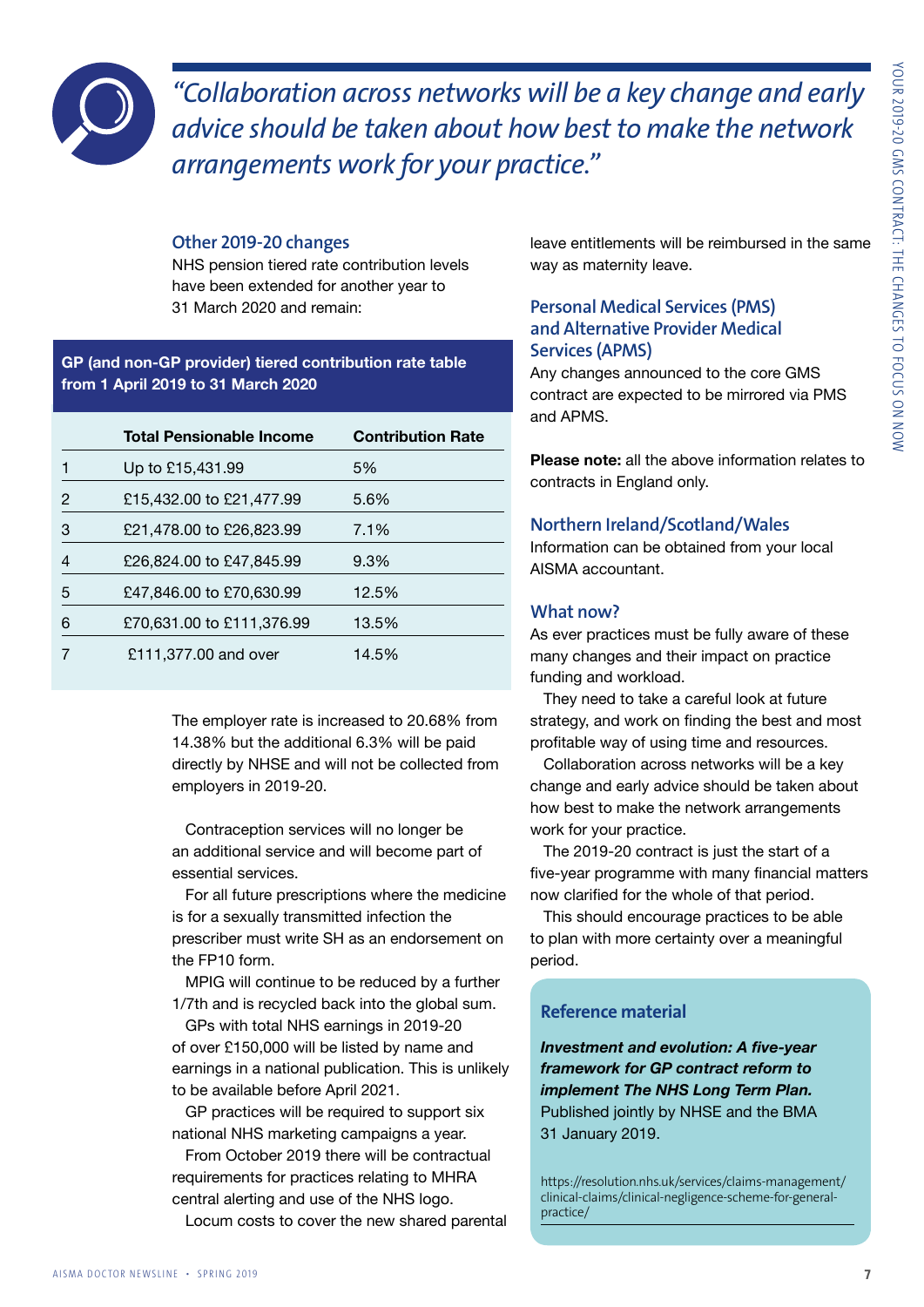### A warning over some rash treatment

### **Bob Senior, OPINION chairman, AISMA**

he last few months have seen publication of a flurry of documents that will affect the lives of GPs over the next five to ten years. First up, at the end of December, was Dr Nigel Watson's GP partnership model review (see page 11), with a string of recommendations.

Next, at the end of January, NHS England published its document *Investment and evolution: A five-year framework for GP contract reform to implement The NHS Long Term Plan* (see page 9).

Perhaps unsurprisingly, this document addressed some recommendations made in the partnership review. These were around the introduction of Primary Care Networks (PCNs) and working at scale.

But unfortunately the document did not address several issues which are vitally important to improve GP retention.

One simple recommendation was that GPs should not simply have a binary choice of either pensioning all their income within the NHS scheme or pensioning none of it. The review suggested the scheme should allow a third option of GPs, pensioning 50% of their income.

Other public sector schemes already allow their members to do that. It is hard to conceive why that change was not simply rubber stamped and a commitment made to allow it to be introduced as soon as possible. Possibly the delay is due to the Treasury not liking the look of the impact on its cash collection.

The PCN-related changes are being introduced with an incredibly tight timetable. In essence, everything needs to be sorted out and ready to roll by the beginning of July.

Now there is nothing wrong with setting an ambitious timetable for implementing change but it is rash to do so before the associated legal matters have been fully resolved.

The intention was that clear guidance on what legal forms the PCN might take would be published by the end of March. However, before then practices were being asked to work together, typically to sort out a practice to lead the PCN, receive funds on its behalf, and potentially employ staff the PCN requires.

Practices are effectively being asked to work together in what is, without an adequate legal form being established, simply a large unlimited partnership.

It seems strange that at a time when practices are becoming increasingly risk-averse they appear to be happy to sign up for such an arrangement.

#### 吗 aisma At the heart of medical finance

The views and opinions published in this newsletter are those of the authors and may differ from those of other AISMA members.

AISMA is not, as a body, responsible for the opinions expressed in AISMA Doctor Newsline. The information contained in this publication is for guidance only and professional advice should be obtained before acting on any information contained herein. No responsibility can be accepted by the publishers or distributors for loss occasioned to any person as a result of action taken or refrained from in consequence of the contents of this publication.

#### follow us @AISMANewsline

AISMA Doctor Newsline is published by the Association of Independent Specialist Medical Accountants, a national network of specialist accountancy firms providing expert advice to medical practices throughout the UK.

www.aisma.org.uk

AISMA Doctor Newsline is edited by Robin Stride, a medical journalist. robin@robinstride.co.uk

\* Deborah Wood is a partner at MHA Moore and Smalley and vice chairman, AISMA

\*\* James Gransby is a partner and head of healthcare at MHA MacIntyre Hudson

\*\*\* Jim Duggan is a partner at Albert Goodman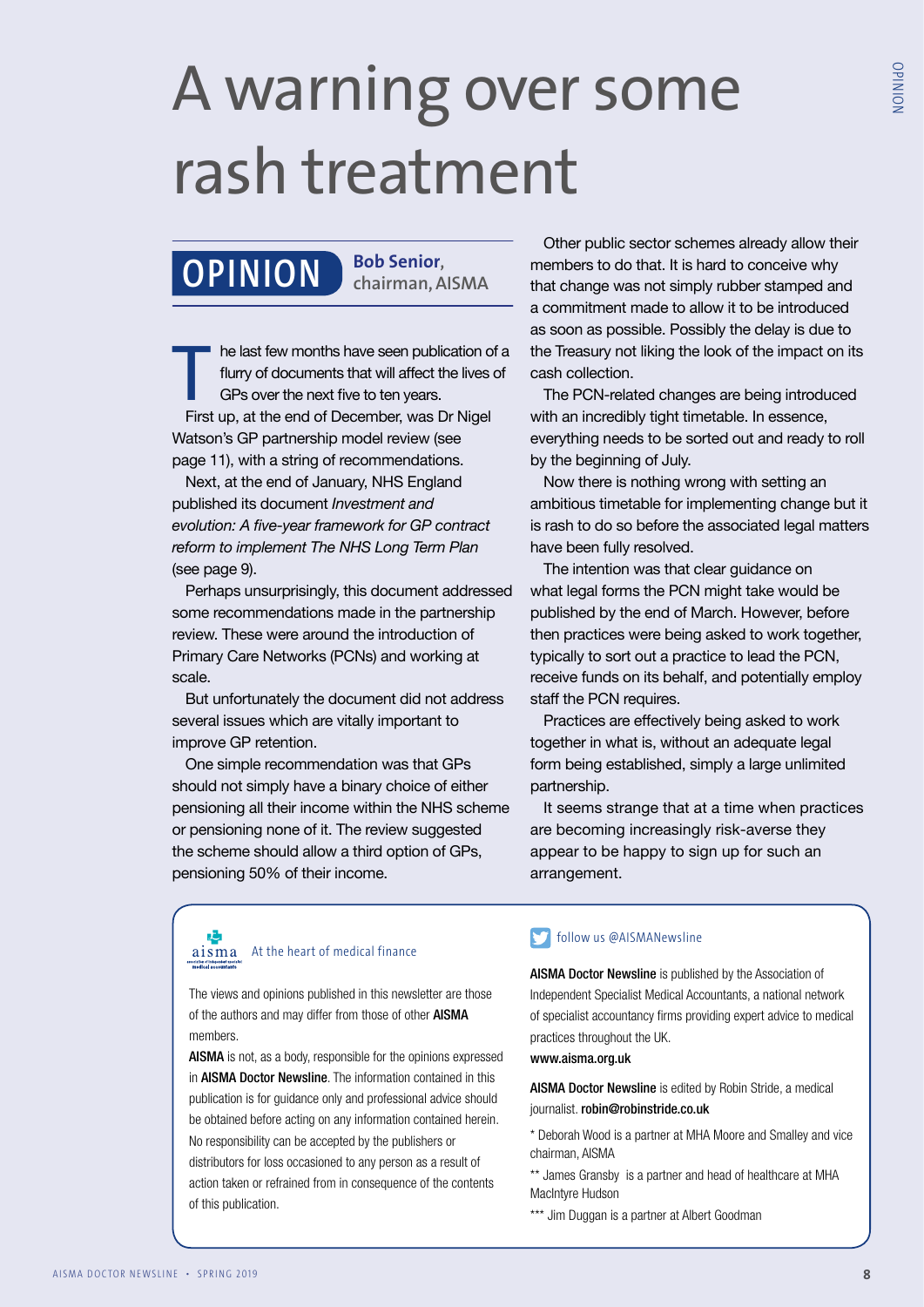## The NHS Long Term Plan **– how to quickly benefit**

**There has been a flurry of activity since January's release of the NHS Long Term Plan. Its contents were interpreted through the new GP contract. James Gransby\*\* assesses how GP practices can benefit from the proposals**





#### **Key themes addressed in the plan include:**

- Increasing funding for primary and community care by at least £4.5bn
- Bringing together different professionals to better co-ordinate care via Primary Care Networks (PCNs), and
- Improved use of data and digital technology.

#### **An extract from the plan explains:**

'Doing things differently: we will give people more control over their own health and the care they receive, encourage more collaboration between GPs, their teams and community services, as 'primary care networks', to increase the services they can provide jointly, and increase the focus on NHS organisations working with their local partners, as 'Integrated Care Systems', to plan and deliver services which meet the needs of their communities.

'Backing our workforce: we will continue to increase the NHS workforce, training and recruiting more professionals – including thousands more clinical placements for undergraduate nurses, hundreds more medical school places, and more routes into the NHS such as apprenticeships.

'We will also make the NHS a better place to work, so more staff stay in the NHS and feel able to make better use of their skills and experience for patients.

'Making better use of data and digital technology: we will provide more convenient access to services and health information for patients, with the new NHS App as a digital 'front door', better access to digital tools and patient records for staff, and improvements to the planning and delivery of services based on the analysis of patient and population data.

 'Getting the most out of taxpayers' investment in the NHS: we will continue working with doctors and other health professionals to identify ways to reduce duplication in how clinical services are delivered, make better use of the NHS' combined buying power to get commonly-used products for cheaper, and reduce spend on administration.'

#### Drilling down on the PCN aspect

The aim of introducing PCNs is to achieve fully integrated community-based healthcare. Typically they will have a 30,000 - 50,000 patient list size but there is flexibility if the natural fit for an area is slightly outside this range.

A PCN could be as few as just two practices coming together, if they each already have a large list size, or perhaps up to eight or nine small to medium-sized practices in an area.

#### Choosing which PCN to join

Fundamentally they are designed with a local population's needs in mind and so this is by far the greatest determining factor as to which surgeries work together.

Some neighbouring practices may have historically worked within different groupings federations - but now they will be drawn together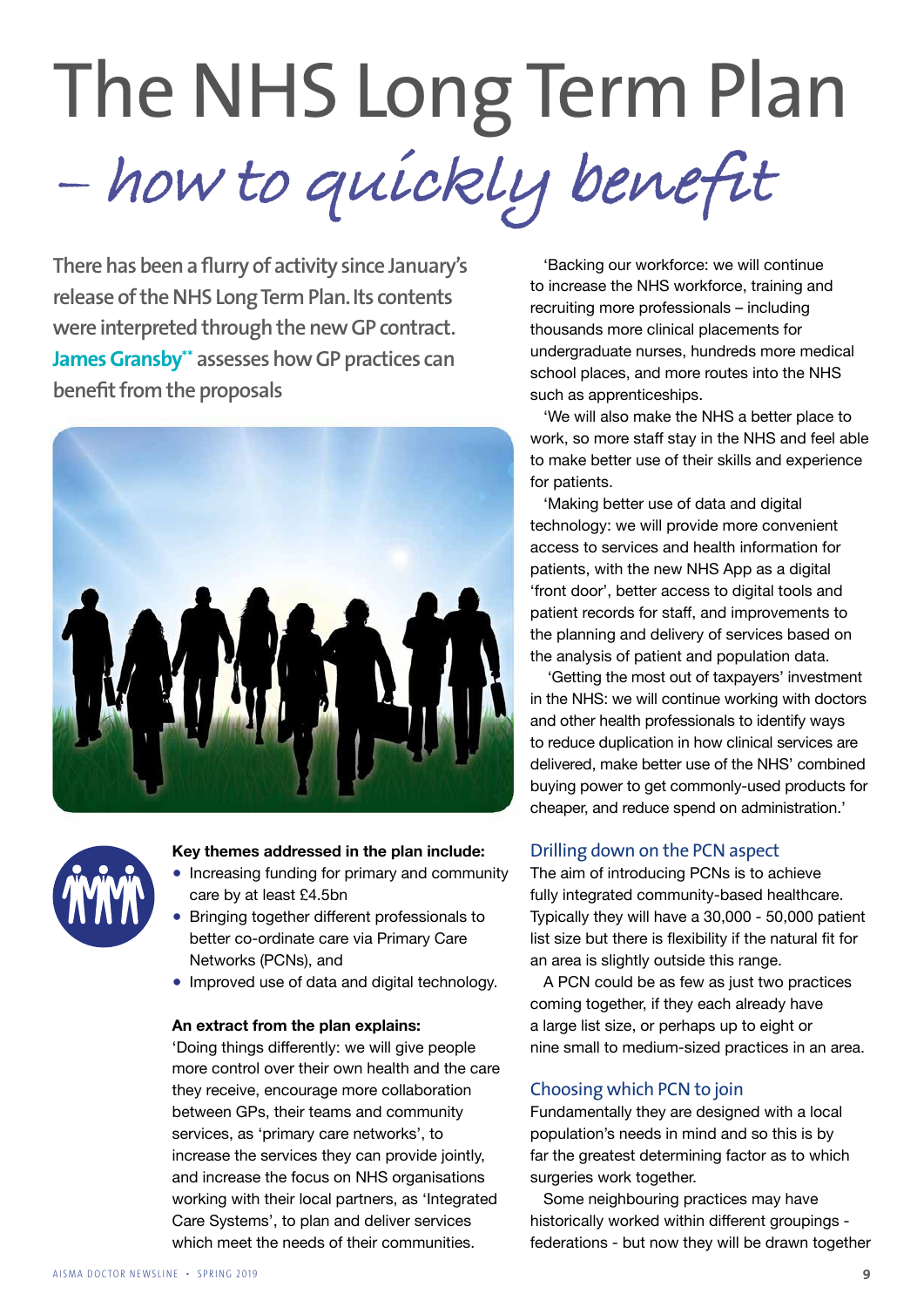

to cover a much more defined locality, rather than an overall 'patch'.

The important aspect is that there are no gaps left for patients to fall in between neighbouring networks.

#### Who will run the PCN

There are different options, broadly split from one of these:

- 1 Flat contracting model one practice receives the DES money but the workforce will be jointly employed and work across all practices.
- 2 Lead practice model one practice receives the money and will employ the PCN workforce sharing them among all other practices to deliver the contract.
- 3 Corporate vehicle model the PCN either creates a new corporate vehicle, a limited company, or uses an existing federation. The PCN then passes the funding up to that entity which then employs the workforce who are deployed back into the PCN practices.
- 4 Outsourced model the PCN enters an agreement with a Trust, CCG or some other body who are paid to provide the staff and/or potentially the wider DES service.

Depending on the area, the CCG or NHS England will need to approve and sign off the grouping of practices included in each PCN. This needs doing by 15 May 2019. 100% geographical coverage by PCNs needs to be by 30 June 2019 at the latest to meet the Network Contract DES criteria.

#### How will the PCN receive money?

Under the contract, £1.50 per patient a year will be paid to the PCN – typically giving some £45,000 to £75,000 for running costs. Many CCGs will also provide additional funding as well as support from their staff.

#### Will practices get money for joining a PCN?

Practices will be paid based on their 'network engagement' via the global sum. This is expected to amount to £14,000 a year for a typical practice. Further details were awaited at the time of writing.

#### How will they be governed?

They will be led by a clinical director, most likely a local GP. The clinical director role will be funded at 0.25 of a whole time equivalent (WTE) salary per 50,000 patients on a sliding scale based on network size.

The WTE cost of a clinical director is initially set

at £137,516 meaning that the 0.25 reimbursement would give funding of £34,379 for this role based on a PCN covering 50,000 patients. Model governing documents will be supplied.

#### Is it mandatory for my practice to join a PCN?

No, but there is a strong expectation that there will be extremely few practices choosing not to join one, not least due to the financial reasons for doing so.

Every patient must be covered by a network and so if a practice decides not to join then coverage must still be provided by the PCN for its patients.

As of October 2018, 88% of practices were already part of some form of network and so in many cases this will give the natural grouping needed to qualify as a PCN.

#### What resources will be available within the PCN?

Each PCN will receive £1.50 per patient as a Network Financial Entitlement.

Sharing staff within a locality is a strong underlying theme. The new contract says:

'The scheme will meet a recurrent 70% of the costs of additional clinical pharmacists, physician associates, first contact physiotherapists, and first contact community paramedics; and 100% of the costs of additional social prescribing link workers.'

NHS England expects a typical network to have five clinical pharmacists, three social prescribers, three first contact physiotherapists, two physician associates and one community paramedic by 2024.

As the funding does not increase with list size, but only once the network jumps from 30,000 to 100,000 patients, there is a financial incentive to keep the PCN network size close to, but not below, 30,000 patients. For example, a PCN with 90,000 patients will receive the same Additional Role Reimbursement as one with 40,000 patients.

#### What should I be doing right now?

If you have not entered dialogue with neighbouring practices then now is the time to do it.

Much has been lauded about the need for practices at local level to be talking to each other, perhaps socialising together and certainly sitting down and thinking strategically about how their PCN can work.

NHS England is keen to avoid mandating this upon GPs - nobody likes being told what to do and they have kept the guidance flexible so that it can be interpreted in the way the GPs see fit.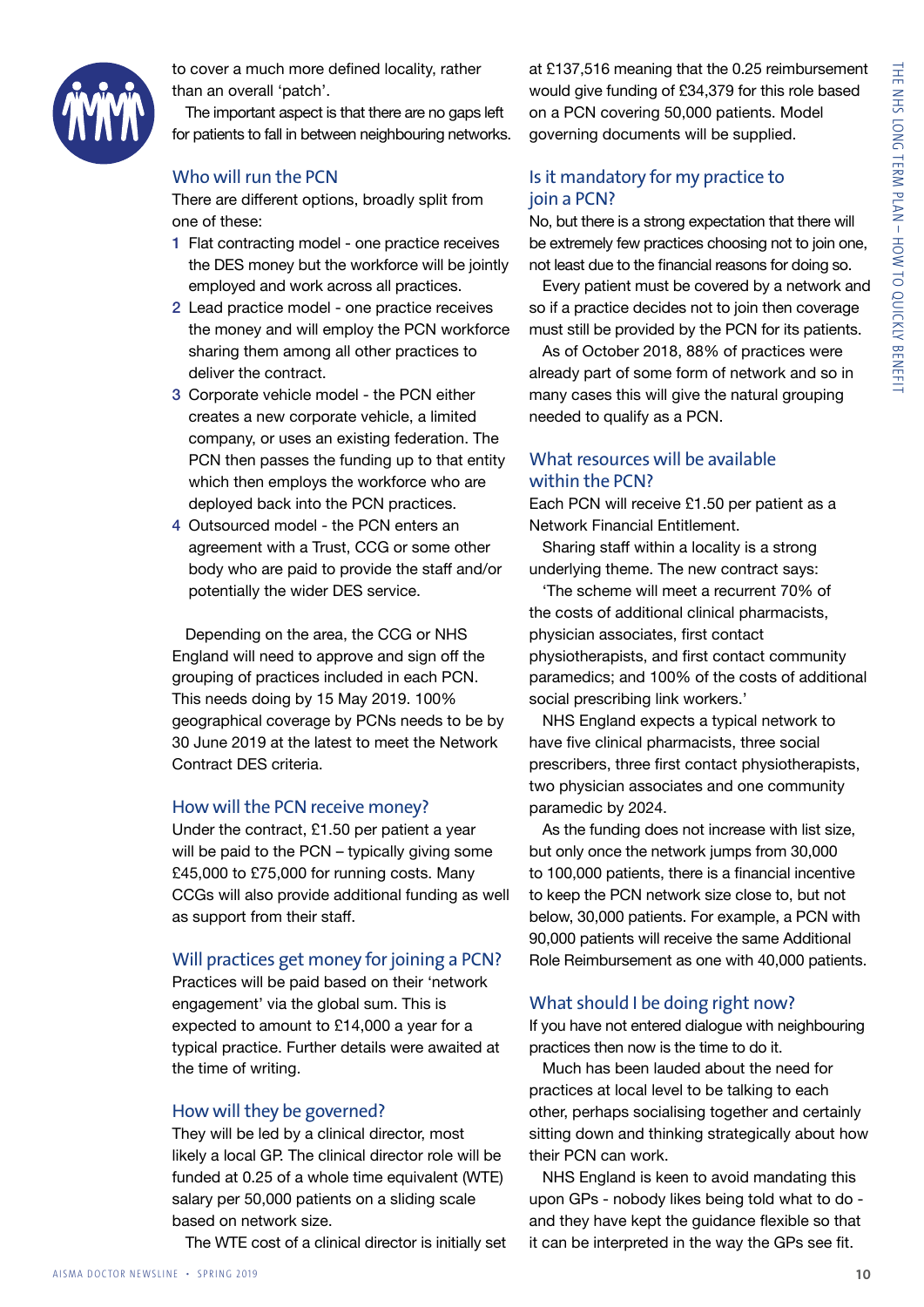# Shoring up the

*The GP partnership's pivotal role in primary care is championed in Dr Nigel Watson's January review.* **Jim Duggan\*\*\*** *believes while some recommendations are welcome, others need careful consideration as there could be unintended consequences* 

eneral practice's invaluable contribution<br>to the NHS, providing cradle-to-grave<br>care for generations, is recognised in this<br>hefty report born from the doctor recruitment crisis. to the NHS, providing cradle-to-grave care for generations, is recognised in this It recognises that the partnership model GPs have invested in financially and emotionally has underpinned general practice.

> While the partnership model is still pivotal to the NHS the report concludes there is little denying that elements need adapting to fit a 70-years-old organisation.

Partnerships have become less popular in recent years and the report points the finger in the direction of an increased workload, to the point of making a GP's working day unmanageable, and a distinct lack of morale among doctors deriving from a feeling of being undervalued.

It also identifies the significant role the perceived levels of risk contribute to the decrease in popularity of partnership applications.

I would go further and say additional significant factors in this decline include the funding model's failure to adapt to society's changing attitudes to healthcare, and years of attack from sections of the national press publishing 'fake news'.

More recently the detrimental effect resulting from NHS Pension Scheme changes and the rules around annual allowance tapering have seen an exodus of experienced GPs.

The report highlights partnership strengths:

- relative autonomy in patient care decisions
- freedom to innovate
- ability to act as a powerful advocate for patients, and
- providing value for money.

But it warns these may be completely lost – and that would doubtless be a disaster.

Clearly action is needed if primary care is to be prepared for the 6.3% increase in over 65s forecast by 2041, especially in a challenging climate of reduced recruitment and retention that saw GP numbers decline by 3.4% between September 2016 and 2018.

The report proceeds to consider the challenges and recommends:

#### 1 Action to reduce the personal risk currently associated with GP partnerships.

#### Premises

These include introducing a more comprehensive regime for the assignment of leases, particularly when they are for over 20 years, although it does recognise there is a form of protection within the standard BMA lease template, which stipulates that the lease obligations cease when the NHS contract does.

While calling on NHS England to provide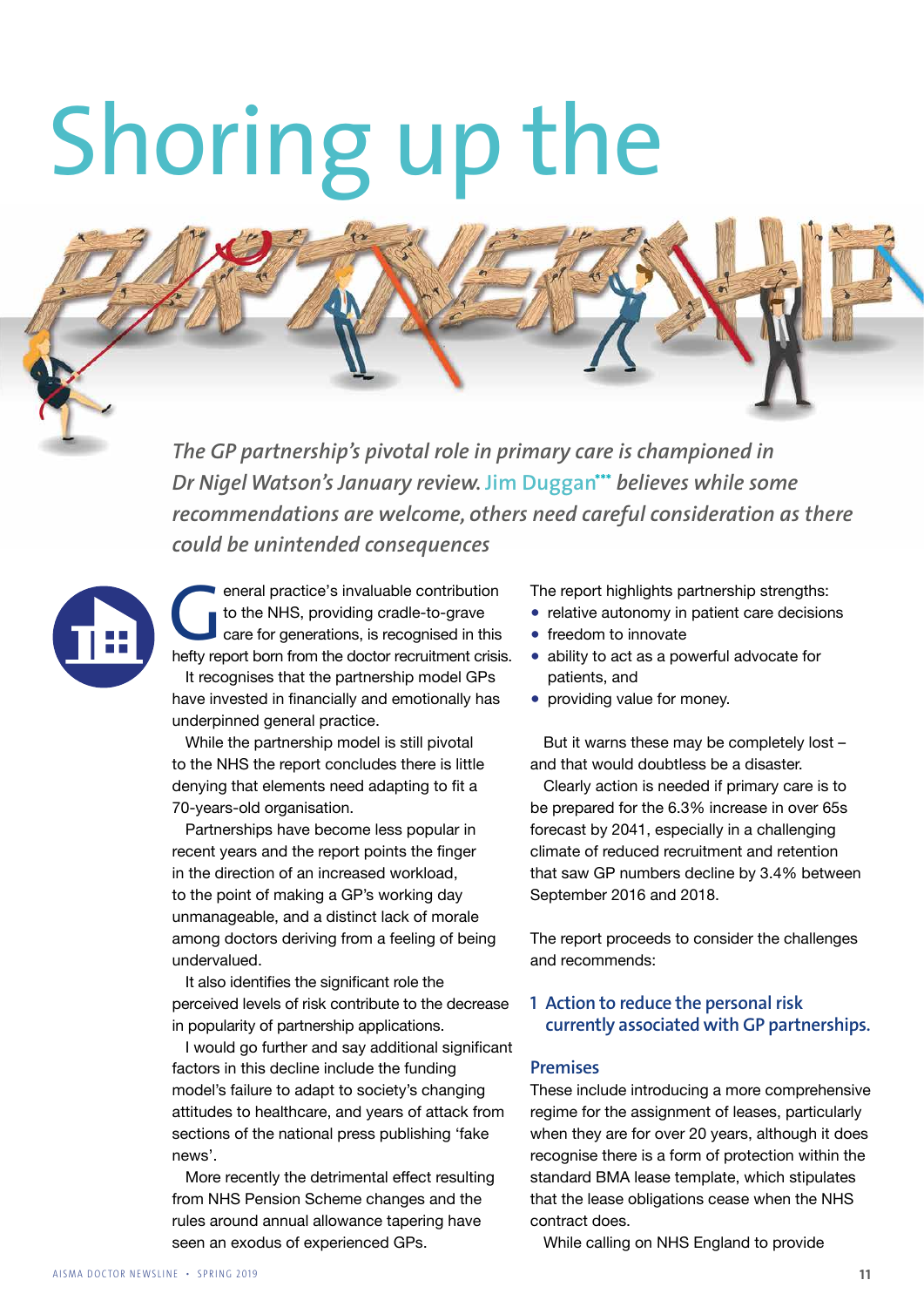

*"The current GP exodus in the latter years means their experience and wisdom is lost. The report recommends funded time enabling these GPs to do a variety of roles supporting primary care."*

more support and guidance for partnerships on separating property ownership from the partnership model, it is very light on any specifics about what this would entail.

Separating property ownership from the partnership model could have major implications and I would strongly advise delaying any decision around this until you have discussed it with your AISMA accountant.

#### Legal structure

The report records some GPs' concern that the risks associated with partnership now significantly outweigh the benefits.

It calls on the Government to allow GP partnerships to hold a GMS/PMS contract in structures which limit potential risks - such as a Limited Liability Partnership, Social Enterprise Companies or companies limited by shares or guarantee.

But care is needed as introducing these structures could lead to the privatisation of the NHS.

#### Indemnity scheme

In the run-up to 1 April, the report urged the Government and all relevant stakeholders to continue supporting negotiations on the new state backed indemnity scheme.

But as it only covers future NHS clinical work it seems to me this now complicates the whole indemnity area and I wonder if it was ever intended to be a realistic alternative to the medical defence organisation's offering.

In business it is difficult to avoid risk totally and perhaps GPs need to be educated to understand the true nature of these risks and what steps they can take to minimise the likelihood of them happening.

#### 2 A funded increase in the number of GPs who work in practices and roles that support direct patient care.

A major desire of GPs at all career stages is to reduce patient numbers seen in the day and have more time for those with complex problems.

The report looks at three periods in a GP's career.

#### Early career

The era of a newly-qualified GP joining one of the first practices to offer a partnership and stay there for their whole career has passed so ways to attract and accommodate potential new partners are needed.

The report recommends creating a Primary Care Fellowship to support the development of primary care and community health staff in areas appropriate to patients' future needs.

It is hoped this will also help newly qualified GPs gain valuable experience as part of a supported team.

#### Mid-career

Another significant wish is for GPs to develop a portfolio career above the current opportunities in education and commissioning.

The report recommends a structured programme to improve career opportunities and training for future leaders. New posts should be supported with appropriate funding.

#### Late career

The current GP exodus in the latter years means their experience and wisdom is lost. The report recommends funded time enabling these GPs to do a variety of roles supporting primary care.

It also recommends the streamlining and simplification of the process for GPs who qualify abroad or return after over two years overseas.

A review of GPs' complex pension arrangements is suggested due to the negative impact on partnerships.

#### 3 Increase the capacity and range of healthcare professionals through services embedded in partnership with general practice.

The report cites examples including advanced nurse practitioners, pharmacists and musculoskeletal therapists.

It says the practice manager role needs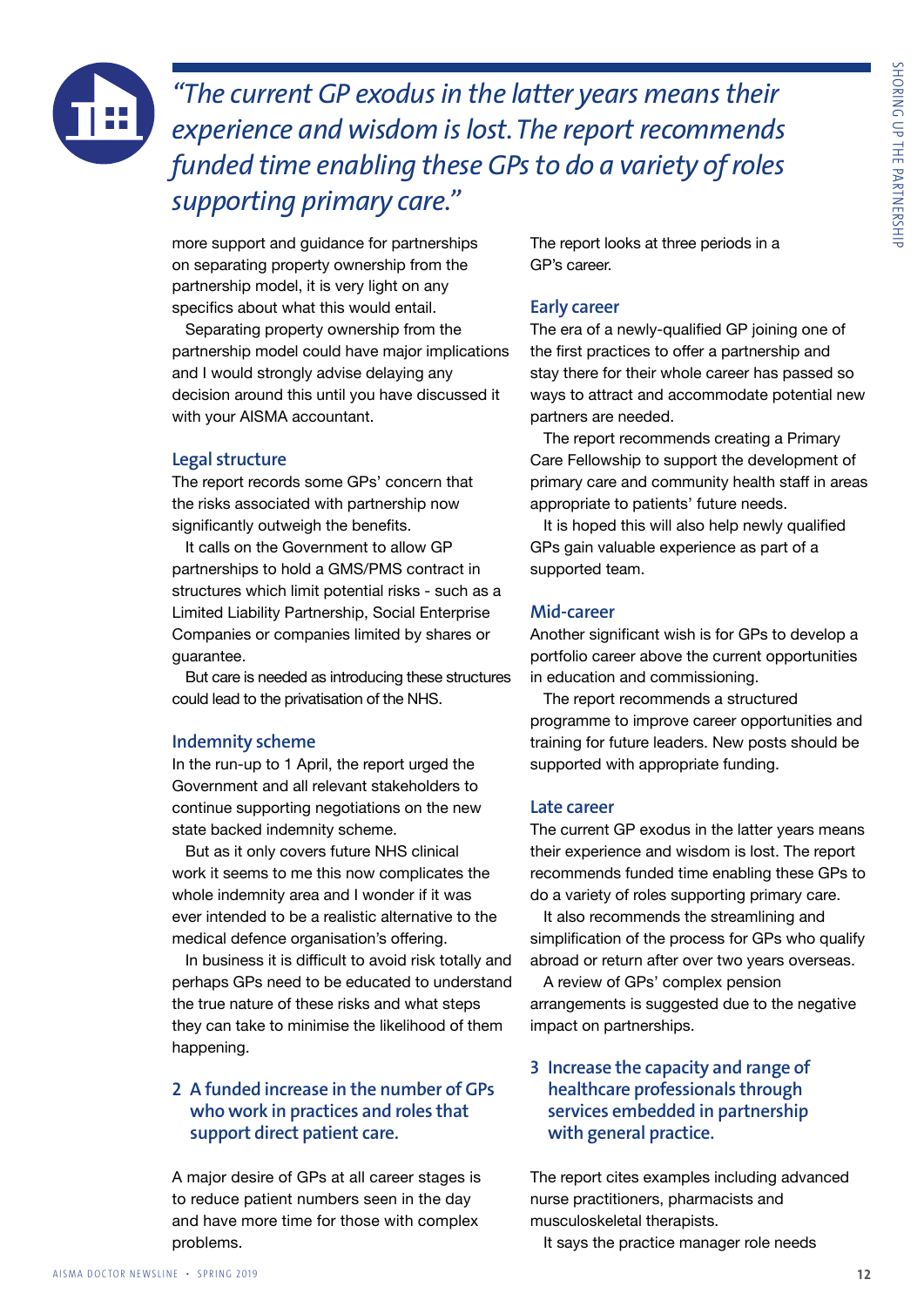

### *"The report recommends general practice be regarded as a specialty in its own right - and not before time."*

developing, although given their current workload it is unclear where the time will be found to do so.

The need to develop the practice nurses' role is recognised and funding is advocated through a form of training grant. But the report fails to recognise the possibility of a low uptake and the dis-incentivising effect this would have on practices who saw little benefit training someone only to see them leave shortly after.

#### 4 Refocusing medical training to increase time spent in general practice.

The report suggests this would develop a better understanding of the strengths and opportunities of primary care partnership. There would be a clear funded opportunity for clinical professionals to support primary care.

It also advocates simplification of the process of becoming a GP trainer and making it more consistent.

#### 5 Primary Care Networks (PCNs) should be established to make practices more sustainable and help partners address workload and safe working capacity without compromising services.

The review suggests PCNs should address the balance between urgent and routine care and see how to extend services to areas having difficulty attracting GPs.

It also reiterates its support for the work aimed at reducing unnecessary bureaucracy, specifically identifying the unnecessary level of reporting required by locally commissioned contracts, unresolved Capita issues, the heavy administration processes associated with the Care Quality Commission and the issues surrounding leases to practices occupying NHS-owned premises.

The report recommends NHS England should work with the RCGP, GPC and the DHSC to develop a strategy for the effective use of workload data to help practices manage these challenges.

#### 6 General practice must have a strong consistent and fully representative voice at system level.

For far too long GPs have been viewed as generalists whereas hospital doctors have been considered as specialists. This attitude displays a complete lack of understanding as to what being a GP means. The report recommends general practice be regarded as a specialty in its own right - and not before time.

It also calls for the implementation of the Wass report's recommendations to prevent negativity from undermining GP recruitment.

And it recognises the need to plan for a future health system that operates more in primary care with general practice at its core. It calls on Sustainability and Transformation Partnerships (STPs) or Integrated Care Systems (ICSs) to put together a primary care plan to achieve this.

#### 7 Opportunities should be taken to enable practices to use essential IT equipment and innovative digital services to operate more efficiently.

The report says more can be done to save time by reducing paperwork. Some projects are already underway, such as the Electronic Prescription Service and GP2GP, but the report wants more to be done.

It suggests practices would benefit from a streamlined digital platform to share common documents and information, and to facilitate the extraction of information from GPs by other national bodies.

Health departments have wanted this for years and GPs have resisted it. I believe caution is needed because the more organisations that have access to data the greater the potential for breaches.

A more palatable recommendation is the wider use of digital solutions to support GPs and others working in primary care, but this depends on a high-speed broadband or 4G + infrastructure.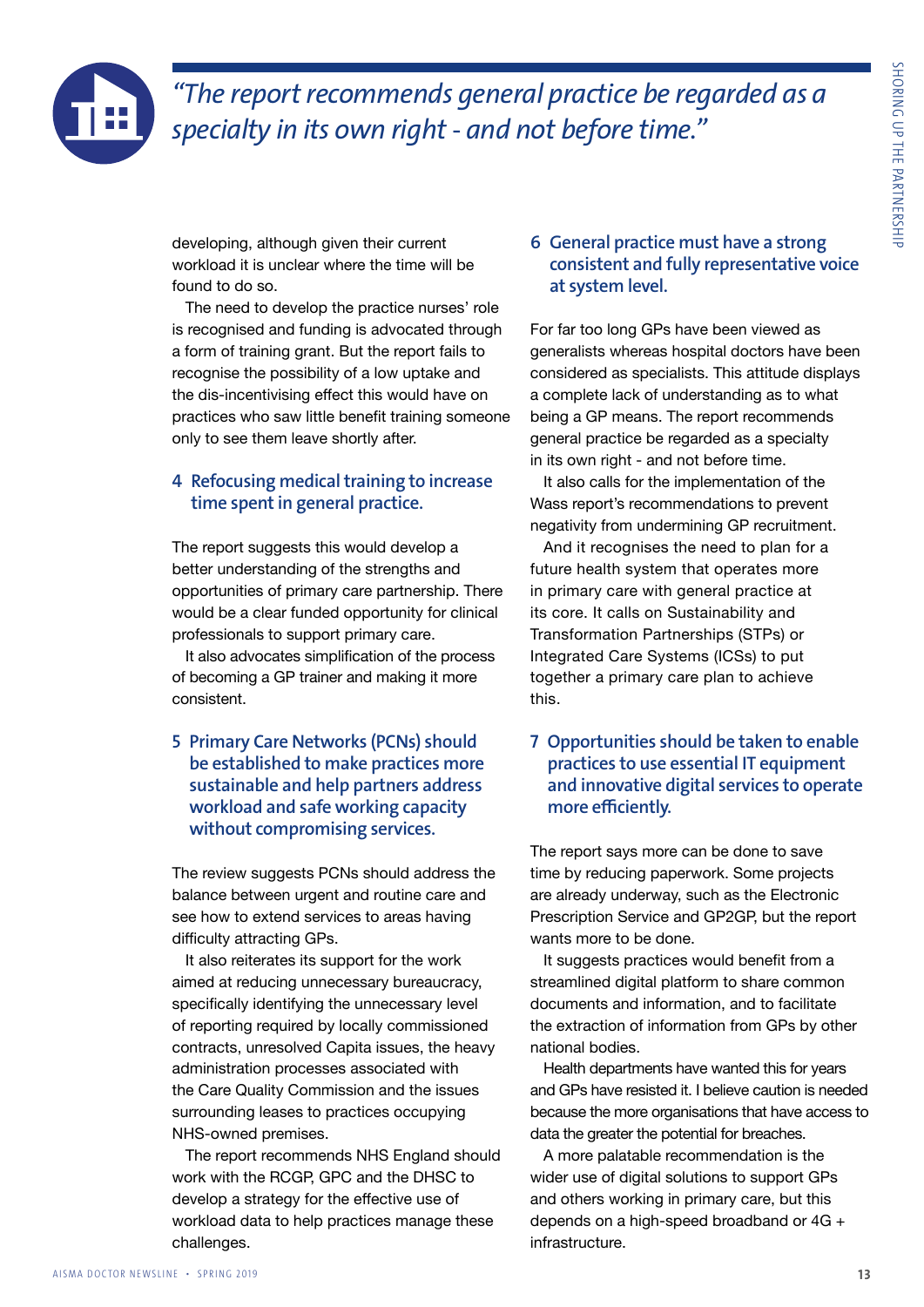### Now work out your financial  $\clubsuit$  survival plan



*Spring is a great time of year for the management team to have a real impact in any practice of any size. Now is the time to think ahead about financial opportunities and threats, and plan for them.*  **Fiona Dalziel** *looks at what this might include*

#### The basics

Refresh your income and expenditure monitoring system to ensure any problems and changes are included in next year's monitoring. Detailed monitoring is essential and may help you spot anomalies. The sudden reclaim of an unobserved overpayment would be a nasty surprise.

Set budgets for your largest income and cost centres, for example:

- List size changes and the annual uplift
- Changes to enhanced services and QOF income
- Other income such as new or ceasing sources of private income
- Staff costs including locums
- Premises costs

Ensure planned changes have a business case including the purpose of the change, costed options and cost benefit analysis. Keep this simple and have more complex data to hand

to back up the choices. Review the change's financial impact after an agreed period.

#### The crystal ball

#### 1 Scan the financial horizon

Look ahead through the year for anticipated costs such as a cost of living pay award, changes to premises costs, changes in loans or mortgages or a retirement, and include estimates for them in the relevant months.

#### 2 Minimise surprises

Get the accounts finalised as soon as possible after the year end so that you can ask your accountants for a tax estimate and an estimate of superannuation balancing payments. Make use of their skills and knowledge!

#### 3 Review and renegotiate

Keep an eye on suppliers' contract charges and renewal dates for services such as telephones